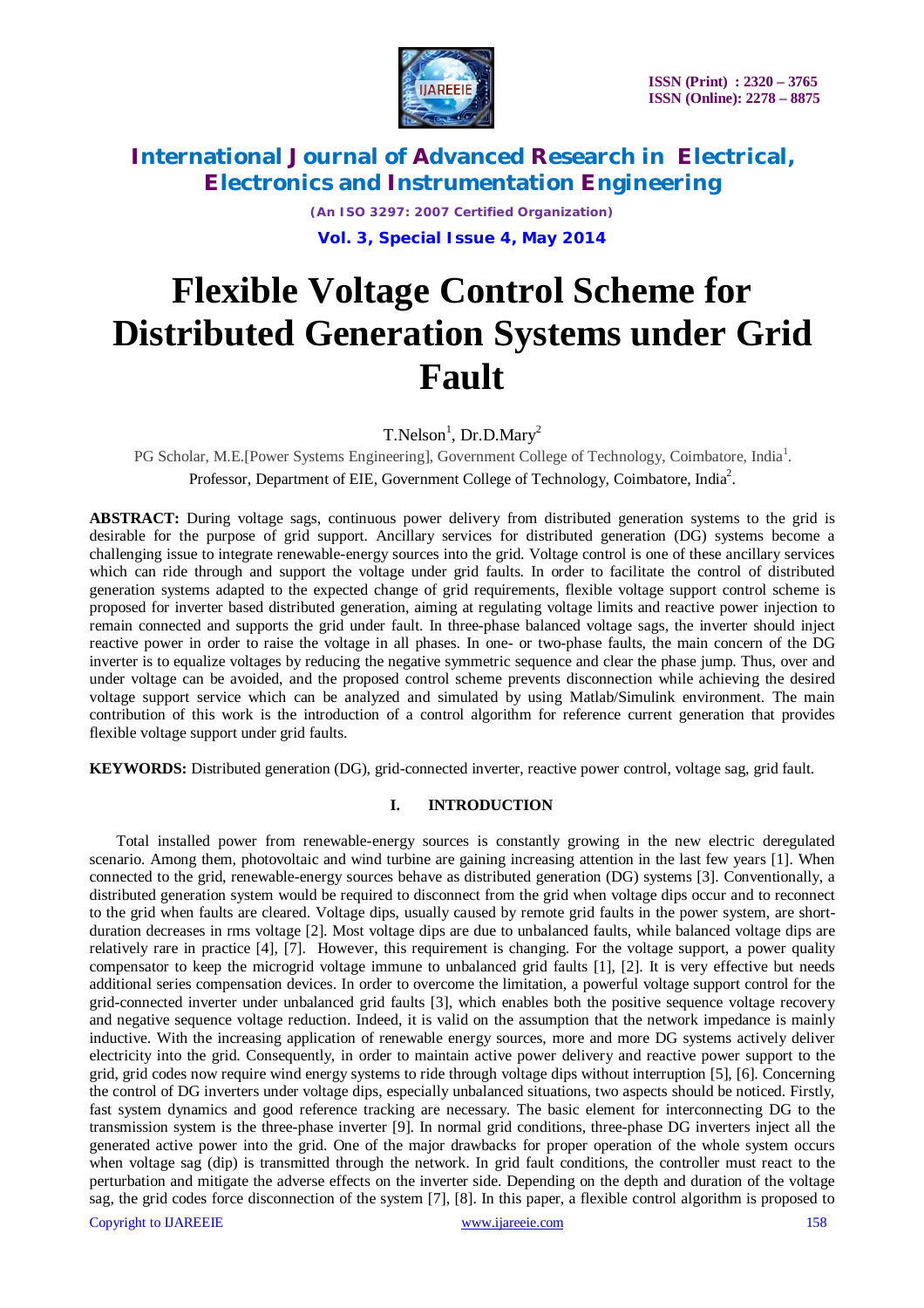

*(An ISO 3297: 2007 Certified Organization)*

#### **Vol. 3, Special Issue 4, May 2014**

face the problem of different types of voltage sags. Whenever balanced three-phase voltage sags occur, the voltage support strategy should raise the voltage in all phases as much as possible. However, if only one or two phases are in fault, a voltage equalizing strategy will be of interest. Voltage equalization is accomplished when the difference between rms voltages is reduced. Then, it is possible to avoid under voltage in the phases under fault or overvoltage in the phases that do not suffer the voltage sag. Moreover, the negative-sequence voltage is reduced and the phase jump is cleared, which are important arguments to properly operate DG inverters [10]. To avoid disconnection, phase voltages must remain within upper and lower limits. Novel control schemes are needed for a greater penetration of DG sources. Better control algorithms improve power quality and efficiency and increase grid reliability as well [11], [12]. Therefore, control schemes with higher performance are the basis for proper operation of DG systems, particularly under grid faults.

#### **II. THREE-PHASE DG INVERTER**

 The complete system is composed of the power source (PS), the inverter, and the grid is shown in Fig. 1. Interconnection between the PS and the inverter is operated by a dc-link capacitor. The control of the dc-link voltage  $V_{dc}$  balances the power flow in the system. The inverter consists of a three-leg voltage-source pulse width-modulation inverter with an LCL filter to reduce high-frequency harmonics. To avoid filter resonance, a passive damping resistor is included in series with the capacitor. Finally, the DG inverter is connected to the grid at the point of common coupling (PCC). Grid impedance is mainly inductive [1], so the inductance  $L_g$  is used to model the connection between the threephase DG inverter and the grid. Grid voltage  $V<sub>g</sub>$  can be affected by the fault produced somewhere in the transmission system. During grid faults, the network node voltage profile will deteriorate. In order to provide the voltage support function, the grid-connected inverter should inject he power into the network for improving the bus voltage profile.



Fig. 1. Block diagram of grid-connected three-phase DG inverter.

#### *A. Voltage Sag*

Copyright to IJAREEIE www.ijareeie.com 159 Electronic devices function properly as long as the voltage of the electricity feeding the device stays within a consistent range. There are several types of voltage fluctuations that can cause problems, including surges and spikes, sags, harmonic distortions, and momentary disruptions. Voltage sag is a fundamental frequency decrease in the supply voltage for a short duration. Voltage sag is not a complete interruption of power; it is a temporary drop below 90 percent of the nominal voltage level. Most voltage sags do not go below 50 percent of the nominal voltage, and they normally last from 3 to 10 cycles or 50 to 170 milliseconds. Voltage sags are probably the most significant power quality (PQ) problem facing industrial customers today, and they can be a significant problem for large commercial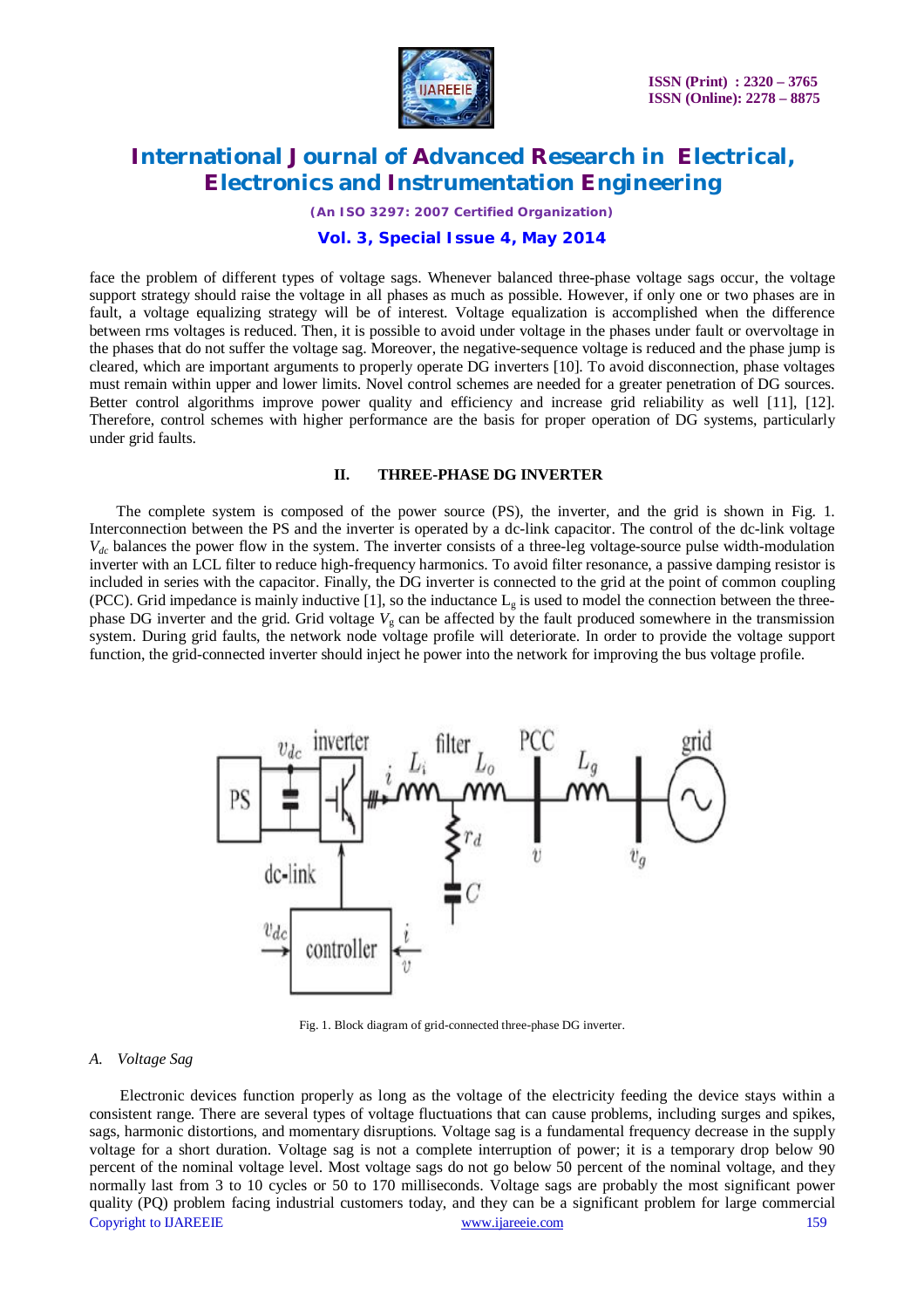

*(An ISO 3297: 2007 Certified Organization)*

#### **Vol. 3, Special Issue 4, May 2014**

customers as well. There are two sources of voltage sags: external and internal. Utilities continuously strive to provide the most reliable and consistent electric power possible. In the course of normal utility operations, however, many things can cause voltage sags. Storms are the most common cause of external sags and momentary interruptions in most areas. Internal causes of voltage sags can include starting major loads and grounding or wiring problems. Whether or not voltage sag causes a problem will depend on the magnitude and duration of the sag and on the sensitivity of your equipment. Many types of electronic equipment are sensitive to voltage sags, including variable speed drive controls, motor starter contactors, robotics, programmable logic controllers, controller power supplies, and control relays. There are several factors for the causes of voltage sags:

- a. Since the electric motors draw more current when they are starting then it can run at their rated speed, starting an electric motor can be a reason of voltage sag.
- b. When a line-to-ground fault occurs, there will be voltage sag until the protective switch gear operates.
- c. Some accidents in power lines such as lightning or falling of an object cause of line-to-ground fault and voltage sag as a result.
- d. Sudden load changes or excessive loads can cause voltage sag.
- e. Depending on the transformer connections, transformers energizing could be another reason for happening voltage sags.

 Voltage sag is an abnormal condition in the grid voltages, characterized by a short-time reduction in one or various phases. The causes of voltage sags are mainly phase-to-ground short circuit, phase-to-phase (to ground) short circuit, and the start-up of large motors. Voltage sags can be characterized by the module, frequency, and initial angle of each phase or by the positive, negative, and zero symmetric sequences:

$$
v_a = v_a^+ + v_a^- + v_a^0 \tag{1}
$$

$$
\nu_b = \nu_b^+ + \nu_b^- + \nu_b^0 \tag{2}
$$

$$
\nu_c = \nu_c^+ + \nu_c^- + \nu_c^0 \tag{3}
$$

Where the indexes +, *−*, and 0 indicates the positive, negative, and zero symmetric sequences respectively. Instead of using a natural frame for characterizing the grid voltage, the Clarke transformation [1], [2] is applied to express measured voltages in the stationary reference frame (SRF)

$$
\begin{bmatrix} v_{\alpha} \\ v_{\beta} \end{bmatrix} = \frac{1}{3} \begin{bmatrix} 2 & -1 & -1 \\ 0 & \sqrt{3} & -\sqrt{3} \end{bmatrix} \begin{bmatrix} v_{a} \\ v_{b} \\ v_{c} \end{bmatrix}
$$
 (4)

 A useful parameter to characterize the voltage sag is the voltage unbalance factor (*n*). This parameter describes the amount of imbalance in the system as the ratio between negative and positive voltage amplitudes. This can be represented as follows:

$$
n = \frac{v_{-}}{v_{+}} = \frac{\sqrt{(v_{\alpha}^{-})^2 + (v_{\beta}^{+})^2}}{\sqrt{(v_{\alpha}^{+})^2 + (v_{\beta}^{-})^2}}
$$
(5)

Some standards [8] recommend  $n < 0.02$  in normal operation to avoid malfunctioning problems due to imbalances.

#### *B. Control Diagram for Grid Connected Inverter*

 The behavior of the current-mode three-phase inverter is determined by the injected current at the PCC. By injecting reactive power into the grid, the rms voltage at the PCC can be increased to support the grid voltage under fault. Then, a proper reference current generator is required when the grid is under fault in order to counteract the voltage sag effects on the system.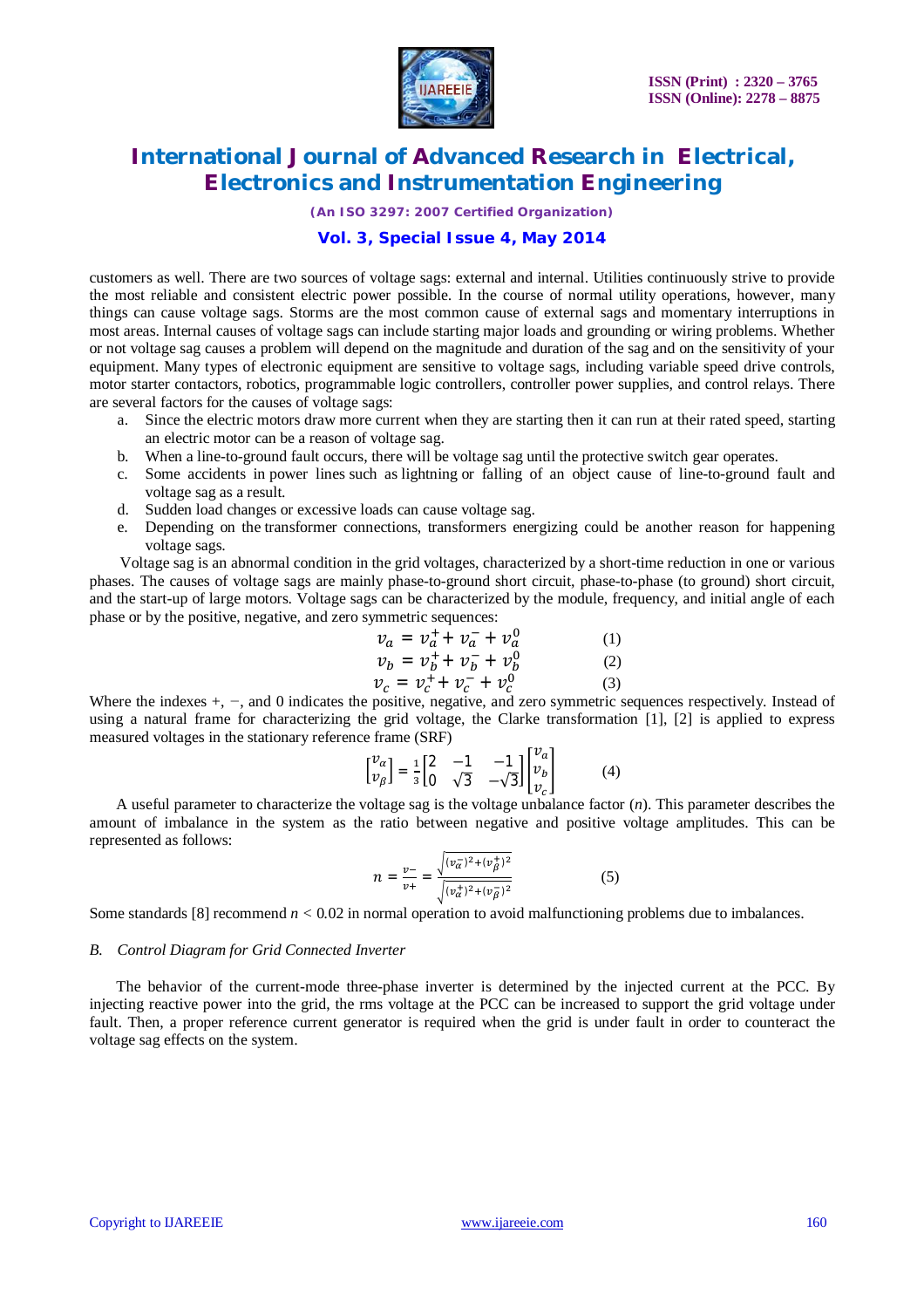

*(An ISO 3297: 2007 Certified Organization)* **Vol. 3, Special Issue 4, May 2014**



Fig. 2. Control diagram of three-phase DG inverter during fault.

The inputs of the controller are the measured phase voltages  $v$  at the PCC, the currents *i* flowing through  $L_i$ inductor, and the dc-link voltage  $v_{dc}$ . Voltage *v* and current *i* are transformed into SRF values. Voltages  $v_a$  and  $v_b$  are then decomposed into symmetric components using a sequence extractor. The symmetric sequence extractor is a key aspect to characterize the grid voltage. The dc-link voltage regulator is in charge of the active power reference  $P^*$  that keeps power balance. The voltage support block needs to detect the voltage sag. This can be done by computing the voltage rms in each phase. When one or several rms values drop below a predefined threshold, the voltage support control is activated. The voltage support block decides which strategy should be implemented according to grid codes and system limitations. This part provides the reactive power reference *Q\*.* All this information passes through the reference generator to build reference currents  $i^*_{\alpha}$  and  $i^*_{\beta}$ . The reference current generator is the kernel of the control algorithm because it can flexibly support the grid voltage. The next stage corresponds to the current loop, where the references are compared with the measured currents. At the end of the current control loop, duty cycles  $d_{\alpha}$  and  $d_{\beta}$  are processed by the space vector pulse width modulator to commute the switches  $u_1, u_2, u_3, \dots u_6$ . The main objective of this work is to present a method to ride through voltage sags and support the grid voltage. In three phase balanced voltage sags, the control strategy should be to raise the voltage in all phases. In one or two-phase voltage sags, the controller is in charge of a grid current that equalizes voltages, i.e. within acceptable limits.

#### C. *Reactive Power Control*

 Reactive power is the form of magnetic energy flowing per unit time in an electric circuit. Its unit is VAR (Volt Ampere Reactive). This power can never be used in an AC circuit. However, in a DC circuit it can be converted into heat as when a charged capacitor or inductor is connected across a resistor, the energy stored in the element get converted to heat. Our power system operates on AC system and most of the loads used in our daily life are inductive or capacitive, therefore reactive power is a very important concept from electrical perspective. The electrical power factor of any equipment determines the amount of reactive power it requires [7]. It is the ratio of real or true power to the total apparent power required by an electrical appliance. Voltage changes continuously according to the varying electrical demand, transmission lines utilization, system control by the control centers, and emergency situations occurred in the system. Since customers require voltage quality, at delivery points, to meet the agreed criteria, it is the control centers' responsibility to control the voltage so that it can satisfy the agreement. Controlling the voltage is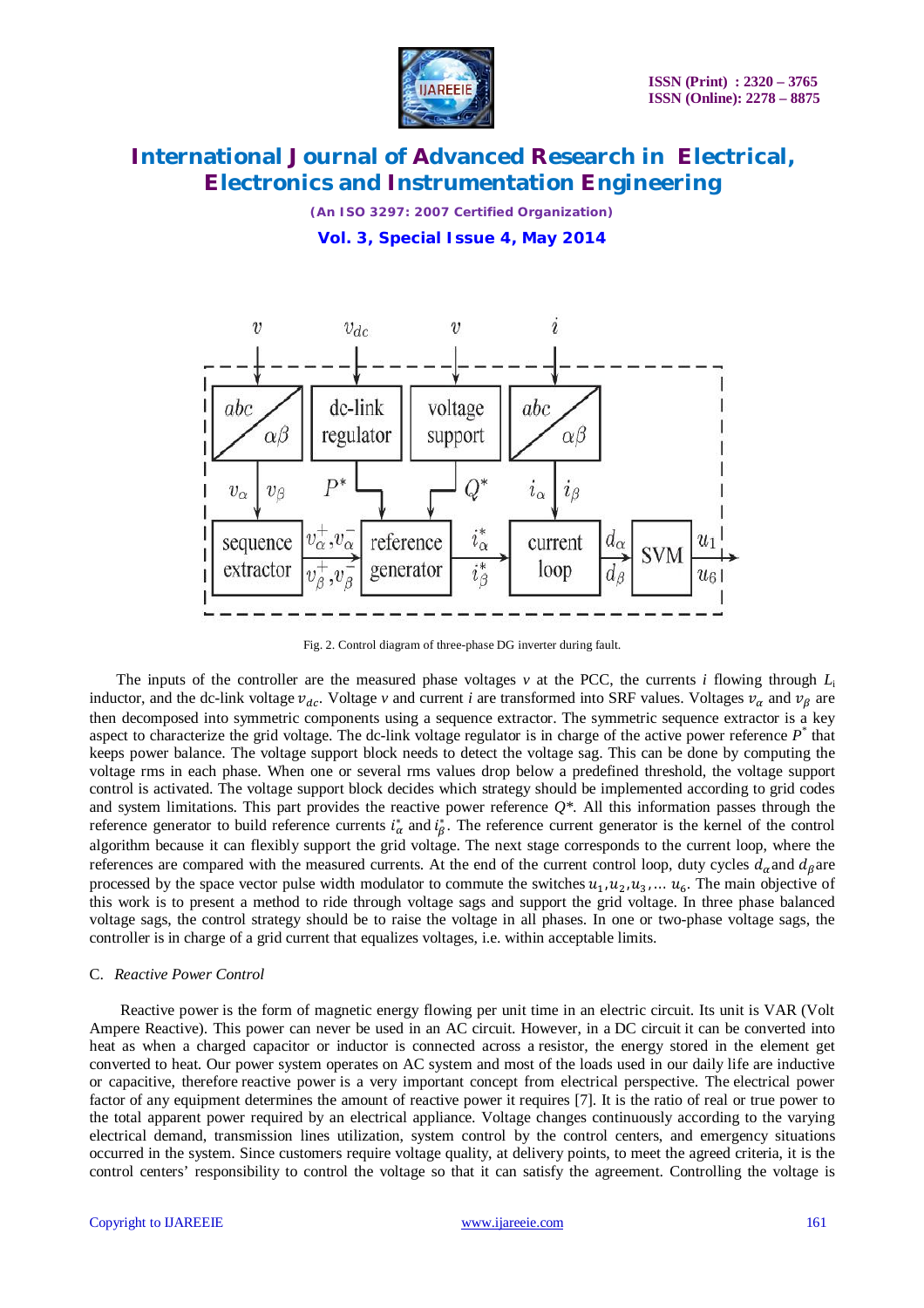

*(An ISO 3297: 2007 Certified Organization)*

#### **Vol. 3, Special Issue 4, May 2014**

regional problems. In other words, the voltage controlling problems are needed to be solved separately by each control area.

#### *D. Grid Code Requirements*

 The grid requirements for DGs are updated and revised based on the development and penetration level of DGs and issued in the form of national grid code, such as E.ON grid code and CEI grid code published by Comitato Elettrotecnico Italiano [13]. In these grid codes, the basic demands are imposed like the power quality (the THD level of the injected current) and the anti-islanding requirement. Considering the penetration level of DGs connected to the grid, combined requirements are expected to be added into the grid codes in the future. Transmission system operators (TSO) requirements in grid codes [1], [13] state that power generators should remain connected even in faulted grid conditions in order to feed the grid and support the grid voltage. Different TSOs provide different voltage profiles as limits for disconnection, depending on sag depth and duration. During a short interval (typically, less than 0.150 s), the inverter must remain connected even in very deep sag conditions [0.2 per unit (p.u.)]. In moderate voltage sags (below 0.8 p.u.), the inverter must remain connected for a longer time (2 s). Another issue in voltage support requirements is the reactive/active power ratio. In deep voltage sags, only the reactive power must be injected to the grid. However, in less deep voltage sags, both active and reactive powers must be transferred to keep feeding the grid. These grid requirements are set to ensure the safety of utility maintenance personnel and also other devices connected o the public grid and to avoid the grid collapse due to voltage faults. It is expected that these grid requirements will be recommended to be used to regulate single-phase PV systems [2], since the impact of large-scale single-phase PV systems on the low-level public grid cannot be ignored.

#### **III. PROPOSED VOLTAGE SUPPORT CONTROL**

 Under balanced grid conditions, the inverter extracts the maximum active power from the source and injects it into the grid. The reference currents for active power can be expressed as

$$
i_{\alpha(p)}^* = \frac{2}{3} P^* \frac{v_{\alpha}}{(v_{\alpha})^2 + (v_{\beta})^2} \tag{6}
$$

$$
i_{\beta(p)}^* = \frac{2}{3} P^* \frac{v_{\beta}}{(v_{\alpha})^2 + (v_{\beta})^2}
$$
 (7)

Similar equations can be applied for the reactive power injection

$$
i_{\alpha(q)}^{*} = \frac{2}{3} Q^{*} \frac{v_{\beta}}{(v_{\alpha})^{2} + (v_{\beta})^{2}}
$$
\n
$$
i_{\beta(q)}^{*} = \frac{2}{3} Q^{*} \frac{-v_{\alpha}}{(v_{\alpha})^{2} + (v_{\beta})^{2}}
$$
\n(8)\n(9)

Where,

P\* - active power reference

Q\* - reactive power reference.

When the grid is under fault, symmetric sequences and can be introduced in (6)–(9). Due to space limitations, only the reactive current is developed

$$
i_{\alpha(q)}^* = \frac{2}{3} Q^* \frac{-v_{\beta}^+ + v_{\beta}^-}{(v_{\alpha}^+ + v_{\alpha}^-)^2 + (v_{\beta}^+ + v_{\beta}^-)^2}
$$
(10)

$$
i_{\beta(q)}^* = \frac{2}{3} Q^* \frac{-v_a^+ - v_a^-}{(v_a^+ + v_a^-)^2 + (v_\beta^+ + v_\beta^-)^2}
$$
(11)

When the reference currents combine a certain amount of positive-sequence and negative-sequence voltages, different results are obtained. Applied to reactive reference current, this balance results in different voltage support strategies [1]. To analyze the voltage support service, the voltage at the PCC can be expressed as

$$
\begin{aligned}\n v_{\alpha} &= v_{g\alpha} + L_g \frac{di_{\alpha}}{dt} \\
v_{\beta} &= v_{g\beta} + L_g \frac{di_{\beta}}{dt}\n \end{aligned}\n \tag{12}
$$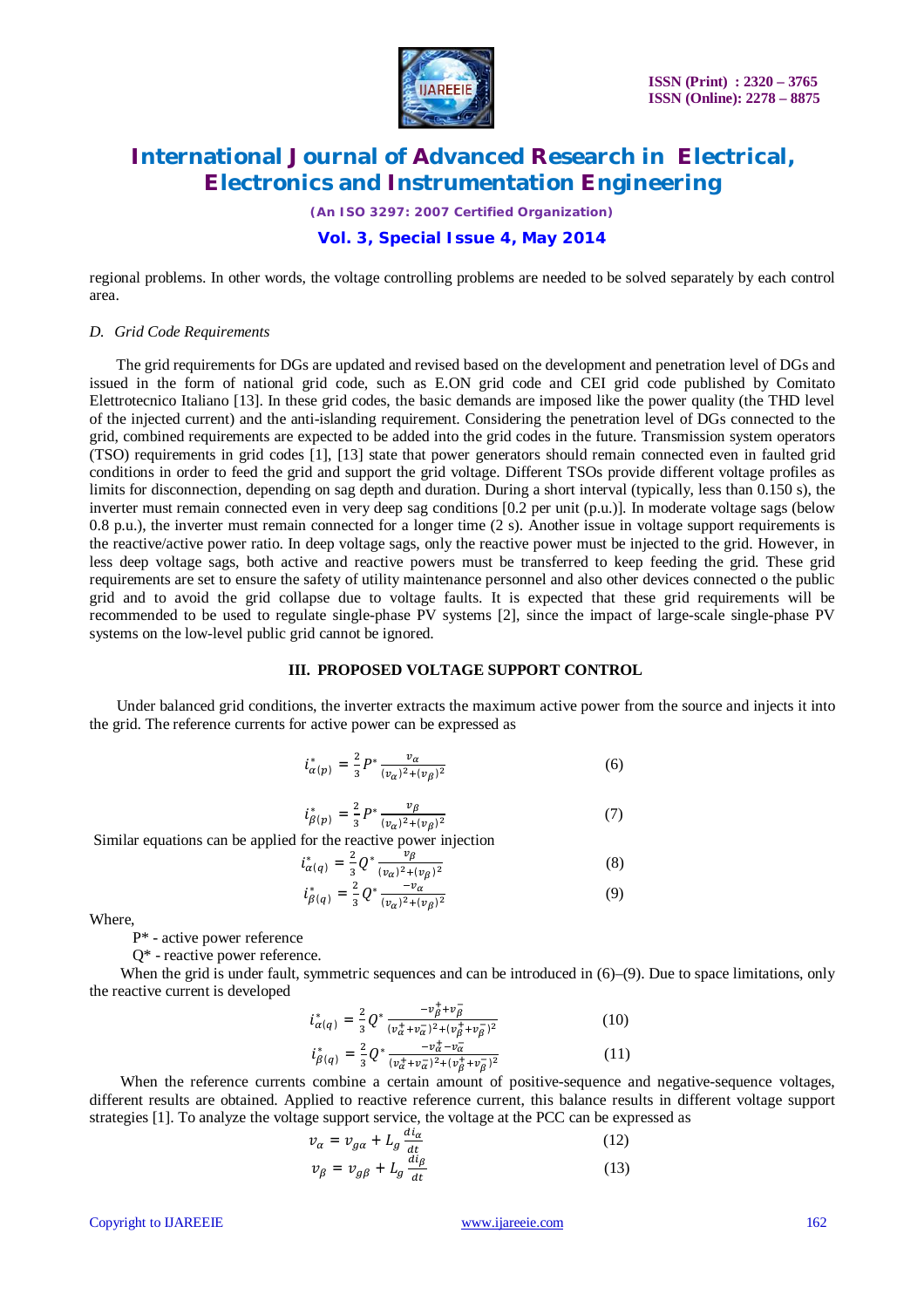

*(An ISO 3297: 2007 Certified Organization)*

#### **Vol. 3, Special Issue 4, May 2014**

 By projecting this value from the grid voltage, the instantaneous voltage at the PCC i.e. the voltage support strategy is obtained. For a flexible voltage support, the balance of positive and negative-sequence components can be obtained with the following reactive current references:

$$
i_{\alpha(q)}^{*} = \frac{2}{3} Q^{*} \frac{k^{+} v_{\beta}^{+} + k^{-} v_{\beta}^{-}}{k^{+} \left[ (v_{\alpha}^{+})^{2} + (v_{\beta}^{+})^{2} \right] + k^{-} \left[ (v_{\alpha}^{-})^{2} + (v_{\beta}^{-})^{2} \right]}
$$
(14)  

$$
i_{\beta(q)}^{*} = \frac{2}{3} Q^{*} \frac{-k^{+} v_{\alpha}^{+} + k^{-} v_{\alpha}^{-}}{k^{+} \left[ (v_{\alpha}^{+})^{2} + (v_{\beta}^{+})^{2} \right] + k^{-} \left[ (v_{\alpha}^{-})^{2} + (v_{\beta}^{-})^{2} \right]}
$$
(15)

Where *k*+ and *k−* are the control parameters to balance the positive- and negative-sequence voltages. These control parameters should be normalized, and therefore, the following relation is proposed:

$$
k^- = 1 - k^+ \mid k^+ \in [0, 1]. \tag{16}
$$

Expressions (14) and (15) present the reference generation for voltage support under grid faults. With this strategy, flexible reactive references are obtained to raise or equalize voltages. To achieve the desired voltage support service, a proper tuning of  $k^+$  is required. In this strategy, only positive sequence voltage is taken into account when generating active reference currents [15]. This strategy is formulated as

$$
i_{\alpha(p)}^* = \frac{2}{3} p^* \frac{v_a^+}{(v_\beta^+)^2 + (v_\beta^+)^2}
$$
 (17)

$$
i_{\beta(p)}^* = \frac{2}{3} p^* \frac{v_{\beta}}{(v_{\alpha}^+)^2 + (v_{\beta}^+)^2}
$$
 (18)

 Depending on grid codes and the depth of the voltage sag, the active current can be set to zero. If not, regulations dictate the ratio between active and reactive currents to keep feeding the grid. These active currents have no noticeable effect on the voltage support. The complete reference currents are the sum of active and reactive currents:

$$
i_{\alpha}^{*} = i_{\alpha(p)}^{*} + i_{\alpha(q)}^{*}
$$
 (19)  

$$
i_{\beta}^{*} = i_{\beta(p)}^{*} + i_{\beta(q)}^{*}
$$
 (20)

#### **IV. SIMULATION RESULTS**

 Simulation has become a very powerful tool on the industry application as well as in academics, nowadays. It is now essential for an electrical engineer to understand the concept of simulation and learn its use in various applications. Simulation is one of the best ways to study the system or circuit behavior without damaging it. In most of the research and development (R&D) work, the simulation plays a very important role. The performance of the proposed concept of flexible voltage support control during simultaneous voltage sag compensation has been evaluated by using Matlab/Simulink environment. MATLAB is an interactive system whose basic data element is an array that does not require dimensioning. SimPowerSystems extends Simulink with tools for modeling and simulating basic electrical circuits and detailed electrical power systems. The proposed method can achieve more effective voltage support for the positive sequence voltage recovery and negative sequence voltage reduction in a grid. Fig. 3 and Fig. 4 shows that the simulation circuit diagram of the proposed voltage control scheme for the distribution generation of three-phase inverters. Here, the controller is a main component which can be used to analyze and reduce voltage sag during grid connection. The simulated output voltage and current waveforms in Fig. 5 and Fig. 6 shows that voltage sag is reduced by the controller during grid connection. It can be observed that the unbalance degree of the bus voltage is significantly decreased at the expense of the larger power oscillations, which would result in the dc-link voltage oscillations. Therefore, the control coefficient should be carefully tuned for the practical applications. On the other hand, the proposed control strategy is effective for both positive sequence voltage recovery and negative sequence voltage reduction, which will enhance the voltage support capability of the grid-connected inverter in the low voltage/voltage dip in a grid.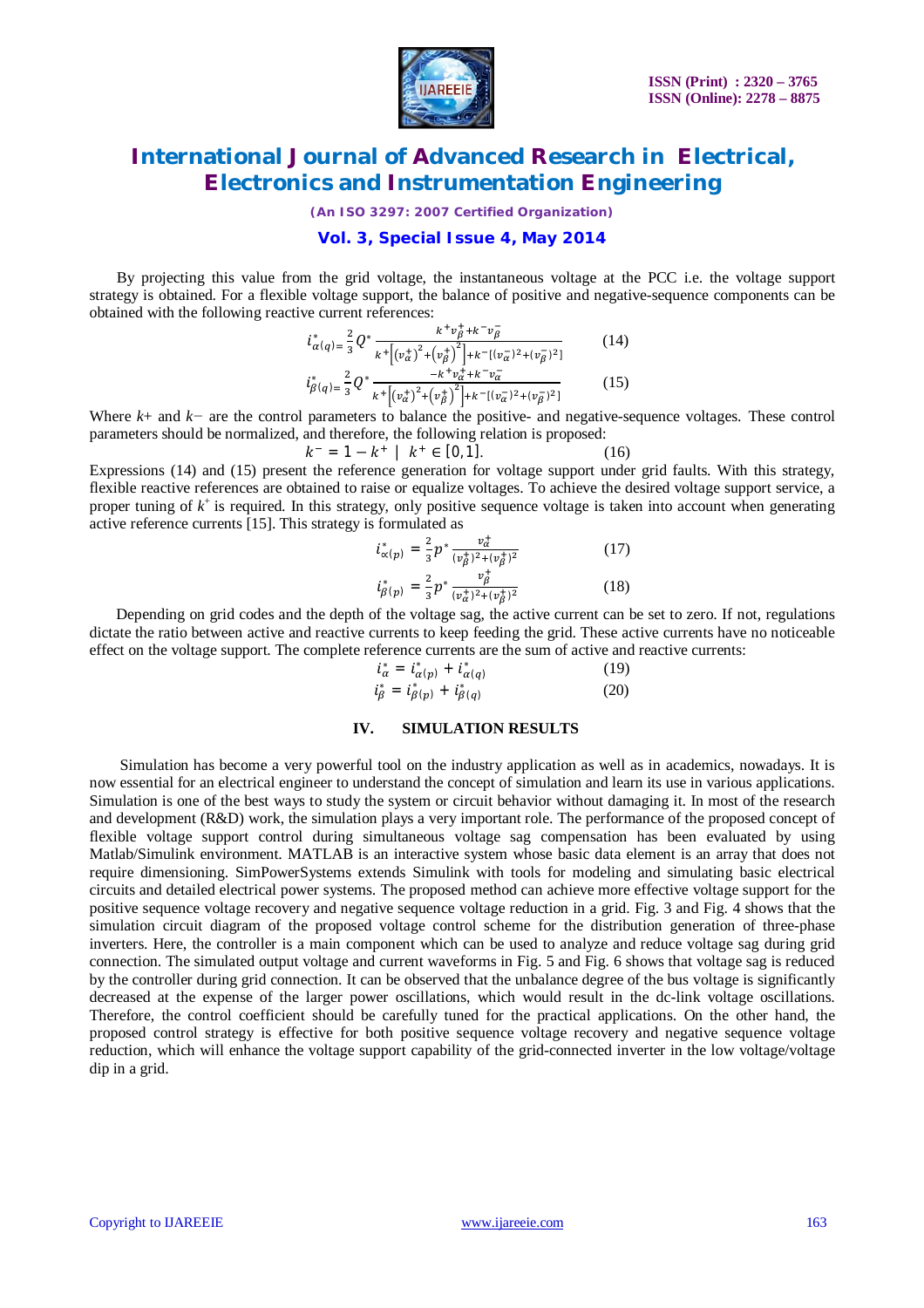

*(An ISO 3297: 2007 Certified Organization)*

**Vol. 3, Special Issue 4, May 2014**



Fig. 3. Simulated circuit diagram for grid-connected three-phase DG inverter



Fig. 4. Simulated circuit diagram for controller of the system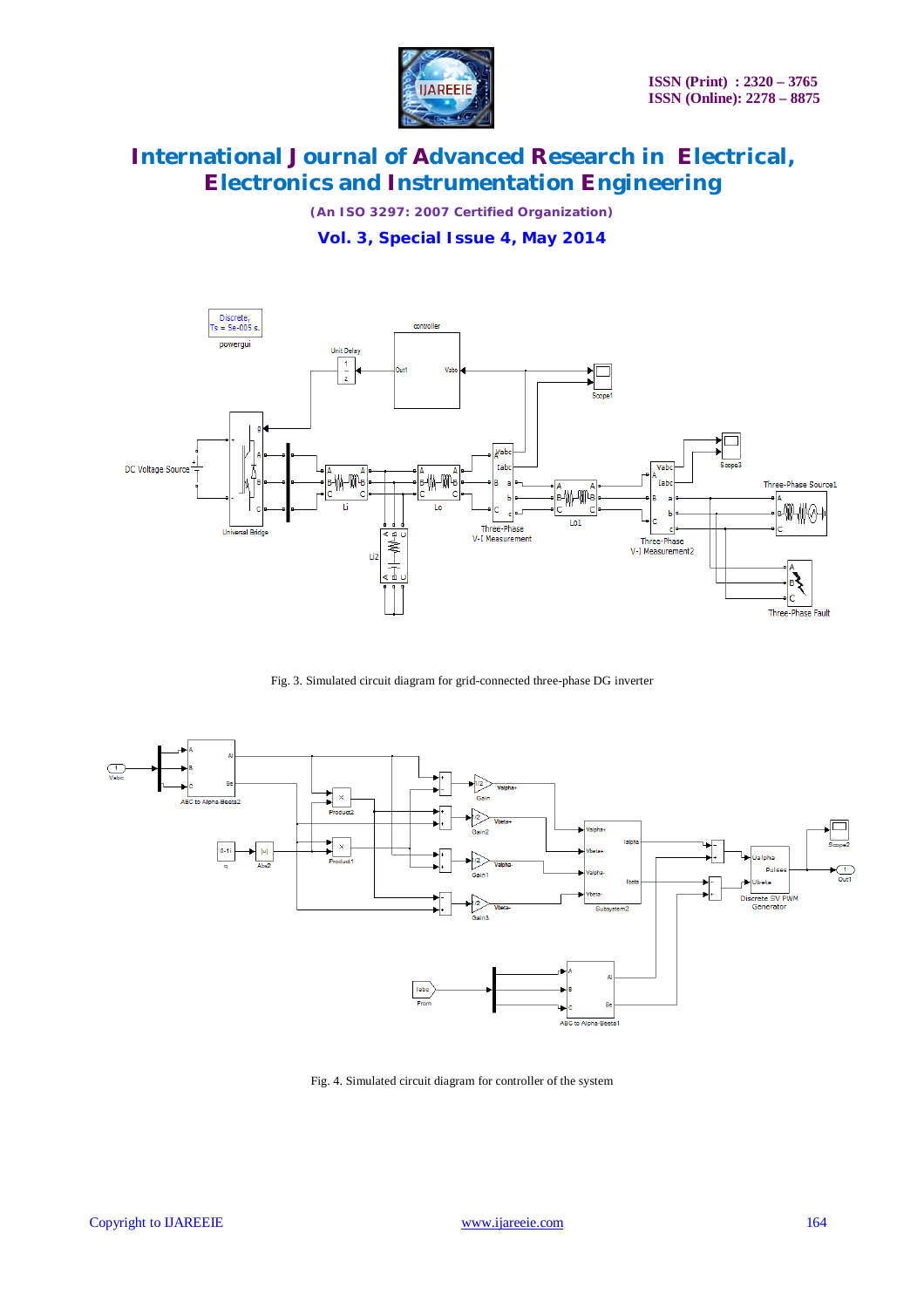

*(An ISO 3297: 2007 Certified Organization)*

**Vol. 3, Special Issue 4, May 2014**

#### *A. Simulation Results*



Fig. 5. Input voltage waveform



Fig. 6. Output voltage waveform



Copyright to IJAREEIE www.ijareeie.com 165